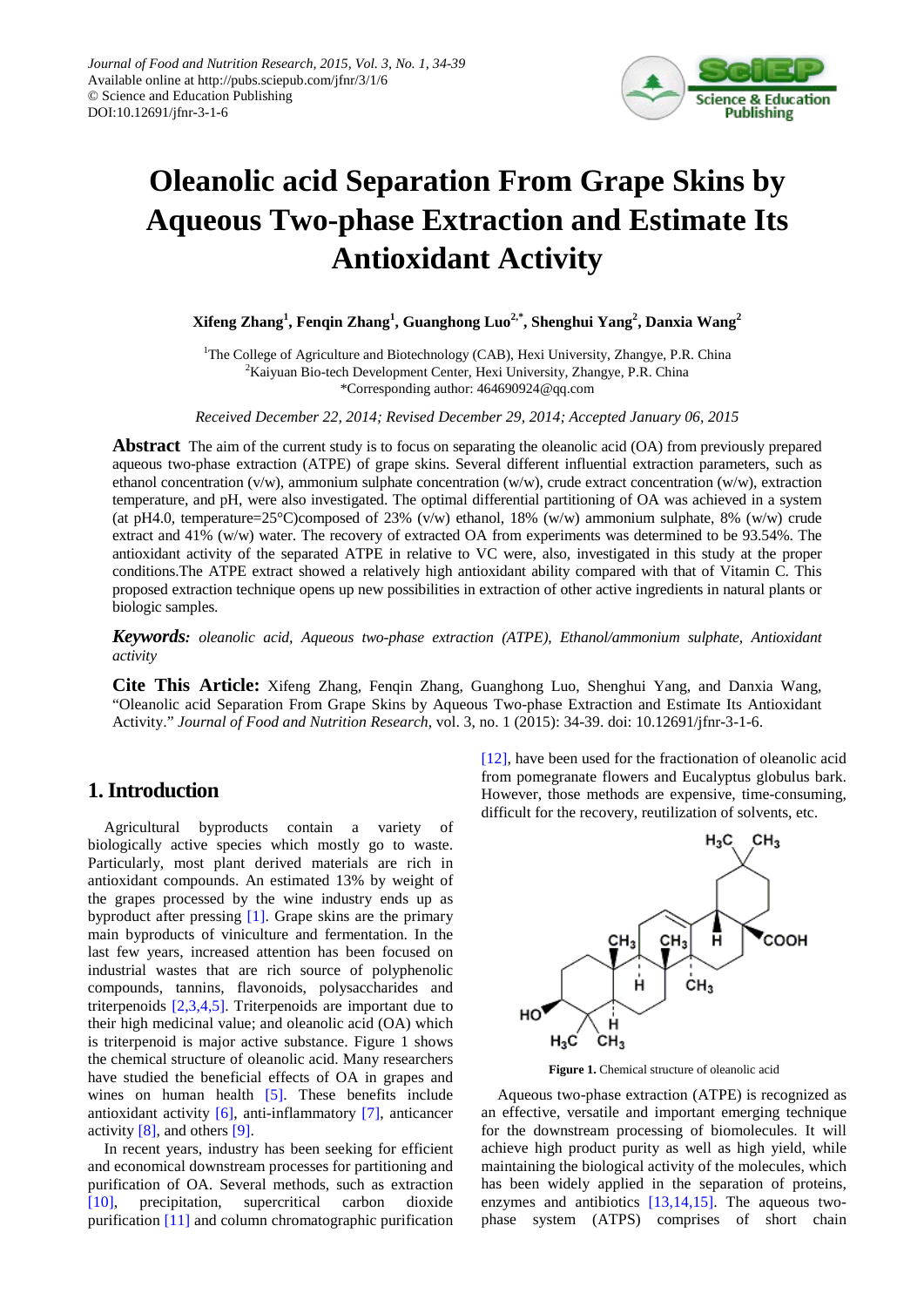alcohols/hydrophilic organic solvents and inorganic salts, which have many advantages, such as high extraction capacity, mild conditions, low cost, short process time without back extraction, and the potential to achieve the desired purification and concentration of the product in a single step [\[16\].](#page-4-11)

The purpose of the present work was to demonstrate that ATPE novel and effective friendly technique formed by ethanol-ammonium sulfate can be successfully applied to the extraction and separation of OA from grape skins. To optimize the partition coefficient and recovery of OA using this system, the influence of various process parameters, including ethanol concentration, ammonium sulfate concentration, extraction temperature, and pH on OA partition capacity and recovery were studied. Under the optimal conditions, this novel method was indeed capable of purification of the target materials. Undoubtedly, this research may aid in the further utilization of renewable resources, and this method is worthy of further investigation for the extraction and enrichment of natural products from other industrial byproducts and primary materials.

### **2. Materials and Methods**

#### **2.1. Materials and Reagents**

Grape (*Vitis vinifera* L.) skins (by products) were obtained from the Bin He food industry Co, Ltd at spring season. (Gansu, China). The chemicals 2,2-diphenyl-2 picrylhydrazyl hydrate (DPPH), Ethanol, ammonium sulfate, and perchloric acid were purchased from the sixth Chemical Reagent Factory of Tianjin, China. OA (purity >98% HPLC grade) was purchased from the National Institute for the Control of Pharmaceutical and Biological Products (Beijing, China). Other materials used in this study were of analytical grade.

#### **2.2. Preparation of Crude Extract**

Grape skins powders(10g) were extracted twice with 200mL 95% ethanol at 60°C for 2 h. The extract was centrifuged at  $12,000 \times g$  for 10min and the supernatant was filtered through a 0.45um filter membrane, the ethanol was removed by vacuum evaporator and the samples was changed to dryness. The crude extract could be diluted by deionized water to obtain different concentrations and to use in the following experiments.

#### **2.3. Aqueous Two-Phase Extraction (ATPE)**

An aqueous two-phase system was prepared as follows: 1.5-2.8g of ammonium sulphate was dissolved in water, and then certain volumes of ethanol and crude extract of the grape skins were added into the ammonium sulphate solution, and mixed well to form two phases. After that, more water was added to make the total weight of the system equal to 10g. The mixture was vortexed thoroughly and held until the two phases were completely separated. The OA concentration in both the top and bottom phases was analyzed.

In order to obtain the optimum extraction conditions, the effects of ammonium sulphate on the differential partitioning of OA in ATPS (at fixed 23% (v/w) ethanol concentration and 8% (w/w) crude extract concentration at 25°C, no pH adjustment) were investigated with different amounts of ammonium sulphate (final concentration from 16 to 24%  $(w/w)$ ). If the ethanol concentration was less than 18%, no two-aqueous phase could be formed, whereas when the concentration was above 32%, the ammonium sulphate would precipitate in the system. Similarly, the ATPS with varied ethanol concentrations (final concentration from 19 to 27%  $(v/w)$ ), under constant other conditions, were studied to investigate the influence of ethanol concentration on partition behaviours. Other parameters of the ATPS were also studied: the sample concentration was tested from 6 to 14% (w/w), the temperature was studied in the range of 25°–50°Cwater bath, and the pH was tried in the range of 3–7 with 1mol/L HCl.All the experiments were carried out in triplicate.

The volume  $ratio(R)$  of the ATPS was estimated via the equation [\[17\].](#page-4-12)

$$
R = V_t / V_b; \qquad (1)
$$

where  $V_t$  and  $V_b$  were the volumes of top phase and bottom phase, respectively.

The partition coefficient (K)of the OA was calculated using the equation [\[17\].](#page-4-12)

$$
K = C_t / C_b; \qquad (2)
$$

where  $C_t$  and  $C_b$  were the equilibrium concentrations of the OA in the top phase and bottom phase, respectively.

The recovery $(Y)$  was the ratio of the OA partitioned in the top phase. It was calculated using the following equations [\[17\].](#page-4-12)

$$
Y = RK / (1 + RK)
$$
 (3)

#### **2.4. Determination of OA Concentration [\[18\]](#page-4-13)**

The OA concentration in the top phase and bottom phase was estimated using the colorimetric method of vanillin perchloric acid under the conditions of OA as a standard. To evaporate sample solvent, the sample residue was reacted with  $0.3$  mL  $5\%$ (w/v) vanillin in glacial acetic acid and 1.0 mL perchloric acid at 70°C in water bath for 25 minutes, the optical density was measured at 548 nm.

#### **2.5. Antioxidant Activity**

#### **2.5.1. DPPH Assay [\[19\]](#page-4-14)**

Any substance that can donate a hydrogen atom (antioxidant) to the solution of DPPH can reduce the stable free radical and change the colour of the solution from violet to pale yellow. The non-reacted radical form of DPPH absorbs in the visible range, and spectroscopic method is based on the measurements of colour intensity at 517 nm. The radical scavenging activity was calculated as follows:

$$
\% Inhibition = \left[1 - \left(A_i - A_j\right)/A_0\right] \times 100
$$

where  $A_0$  was the absorbance of the blank sample,  $A_i$ was the absorbance in the presence of the test compound at different concentrations and  $A_i$  was the absorbance of the blank reagent.

#### **2.6. Statistical Analysis**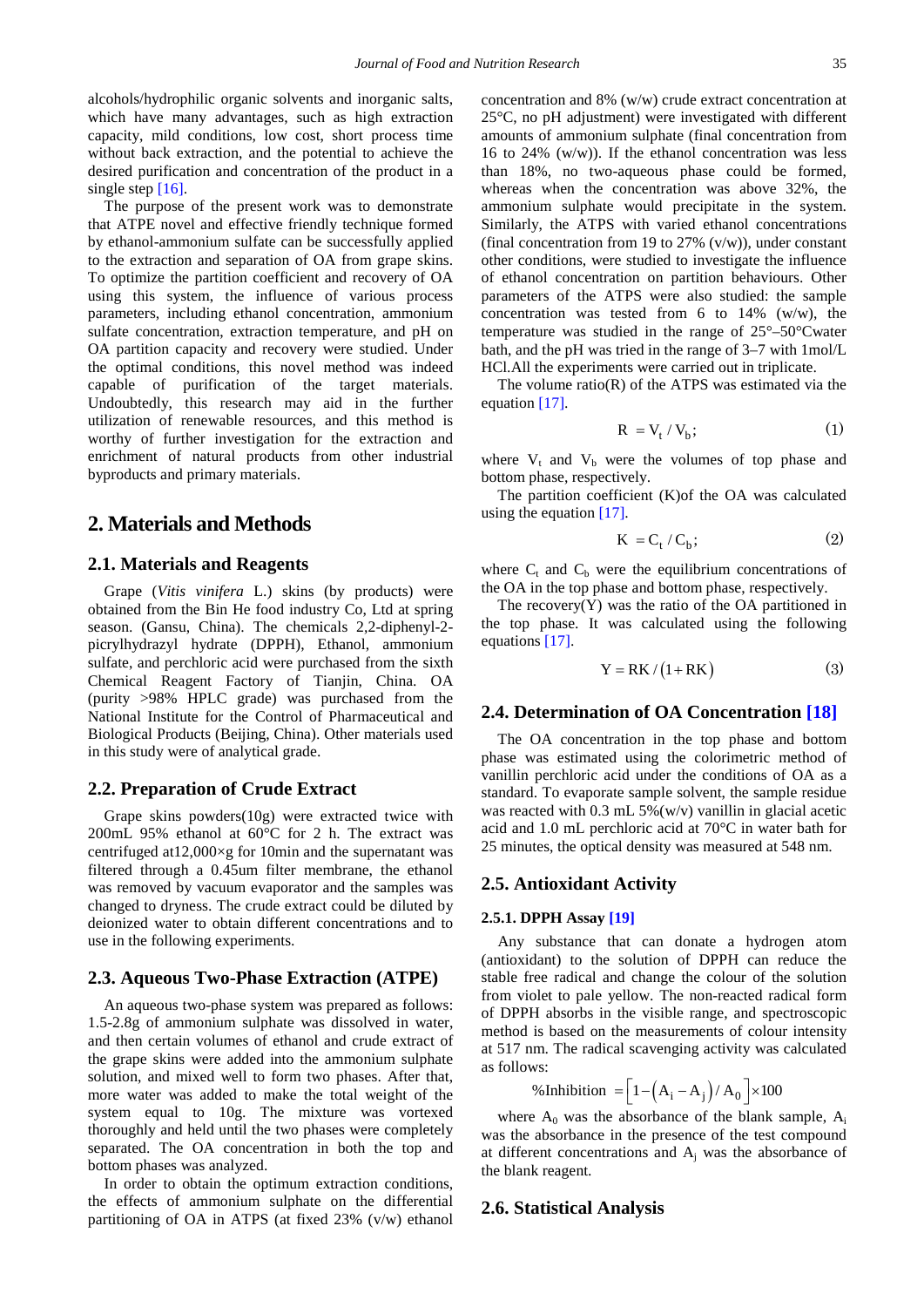Data were reported as mean of triplicate determinations±SD (standard deviation). The statistical significances of process parameters were evaluated by analysis of variance using Microsoft excel. One-way ANOVA was applied to determine the statistic differences using SPSS statistical software (SPSS Statistics 17.0, Chicago, IL, USA). P<0.05 was considered as significantly different.

## **3. Results and Discussion**

# **3.1. Effects of Ethanol Concentration on the Partition Coefficients and Recoveries of OA in ATPS**

The effects of ethanol on the partition coefficients and recoveries of OA were further investigated. Figure 2 shows the curves of the partition coefficients and recoveries of OA versus the concentration of ethanol. With the ethanol concentration increasing from 19 to 27%.The partition coefficients and recoveries of OA were firstly enhanced. At a concentration of ethanol of 23% (v/w), the highest partition coefficient and recovery of the OA were achieved (10.53 and 91.04%, respectively). Such behavior can be attributed to an increase in the ethanol concentration in the top phase, which will favor partitioning towards the upper phase for OA soluble in alcohol. When the ethanol concentration was more than 23% (v/w), The partition coefficients and recoveries of OA decreased slightly. This may be because that the content of OA in top phase was closed to saturation, and the distribution in bottom phase was more than top phase, which reduced the OA partition coefficient and recoveries [\[16\].](#page-4-11) Thus, 23% (v/w) ethanol was used in further experiments.



Figure 2. Effects of the ethanol concentration on the partition coefficients and the recoveries of OA

# **3.2. Effects of Ammonium Sulphate Concentration on the Partition Coefficients and Recoveries of OA in ATPS**

The effects of ammonium sulphate concentration on the partition coefficients and recoveries of OA in ATPS were investigated (Figure 3). The partition coefficient and recovery of OA reached the maximum when the concentration of ammonium sulphate was 18% (w/w). This behavior can be related to the salting out effect. This is probably due to that the ''ion–dipole'' interaction between salt ions and water molecules leads to the hydration of ions, causing the phase-forming salts to dissolve in the lower phase, meanwhile, these interactions decrease the amount of free water molecules in the lower phase, leading to the exclusion of alcohol and the OA [\[20\].](#page-5-0) Therefore, 18% (w/w) ammonium sulphate was chosen for the following investigation.



Figure 3. Effects of ammonium sulphate concentration on the partition coefficients and the recoveries of OA

## **3.3. Effects of Crude Extract Concentration on the Partition Coefficients and Recoveries in ATPS**

The effect of crude extract concentration on the partition coefficients and recoveries were presented in Figure 4. The partition coefficients and recoveries of OA showed an increased trend with increasing crude extract concentration from 6 to  $8\%$ (w/w). However, the partition coefficients and recoveries were slightly decreased with further increase of crude extract concentration from 8 % to 14% (w/w). This phenomenon could be attributed to the fact that increasing the crude extract concentration causes the aggregation of OA molecules and the enhancement of intra-molecular hydrogen bonds, which weaken the interactions between OA and water molecules. Moreover, excessive addition of crude extract caused accumulation at the interface, which negatively affected mass transfer [\[21\].](#page-5-1) These results suggest that the crude extract concentration should be 8%(w/w).



**Figure 4.** Effects of crude extract on the partition coefficients and the recoveries of OA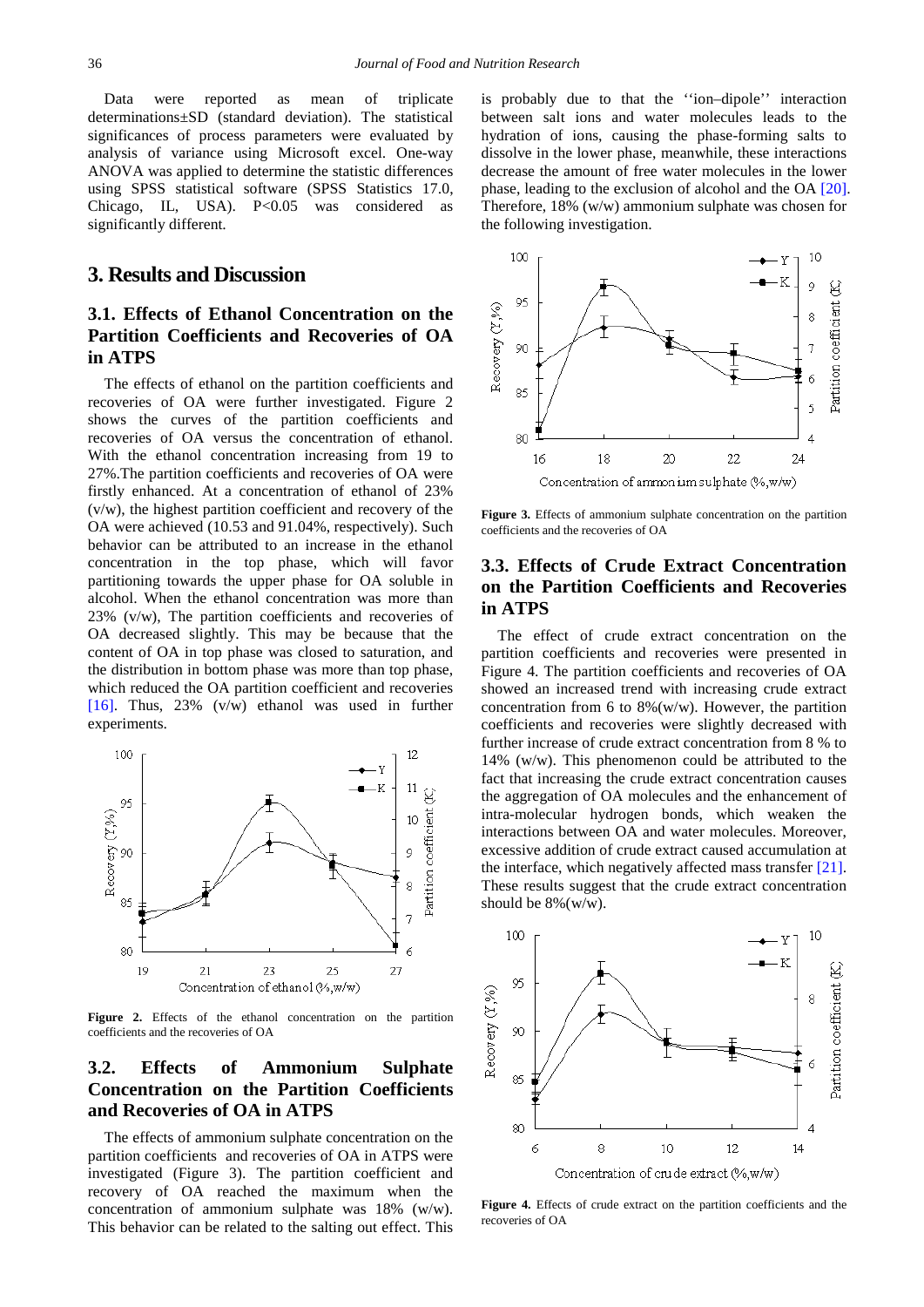## **3.4. Effects of Extract Temperature on the Partition Coefficients and Recoveries in ATPS**

The effects of temperature on partitioning behavior of OA in ethanol and  $(NH_4)_2SO_4$  system were also investigated in the present study. The temperature in the range from 25° to 50°C water bath was investigated. As shown in Figure 5, The partition coefficient and extraction efficiency decrease with increase of temperature. It proves that this partition experiment should be done at a relatively low temperature. OA was more stable at lower temperature. The ethanol concentration and phase-forming ability of  $(NH_4)$ ,  $SO_4$  decreased with increasing temperature. This result can be attributed to the transition of water from the ethanol -rich phase to the salt-rich phase [\[22\],](#page-5-2) which decreased the salt-out effect in the salt-rich phase and reduced the recovery of OA. Furthermore, the OA was more stable at lower temperatures.



Figure 5. Effects of extract temperature on the partition coefficients and the recoveries of OA

To investigate the thermodynamics, extraction of OA can be regarded as a transfer process of the OA from the salt-rich phase to the ethanol-rich phase. The Gibbs energy change  $(ΔG)$  is related to the partition coefficient K can be calculated by the known Eq. $(4)$ . The enthalpy change (∆H) and entropy change (∆S) were obtained from the slope and intercept of the linear Eq. (5) between lnK and 1/T. Figure 6 shows the effect of temperature on the partition coefficient expressed through Van't Hoff plots.



**Figure 6.** Van't Hoff plot of lnK versus 1/T produces a straight line

**Table 1. The Transfer Thermodynamic Properties for OA from the Salt-rich Phase to the Ethanol-rich Phase in ATPS**

<span id="page-3-0"></span>

| T   | K    | $\Delta G(KJ/mol)$       | $T\Delta S(KJ/mol)$ | $\Delta H(KJ/mol)$ |
|-----|------|--------------------------|---------------------|--------------------|
| 298 | 11.6 | $-6.07$                  | $-51.02$            | $-57.09$           |
| 303 | 7.35 | $-5.02$                  | $-52.07$            | $-57.09$           |
| 308 | 6.47 | $-4.78$                  | $-52.31$            | $-57.09$           |
| 313 | 4.76 | $-4.060$                 | $-53.03$            | $-57.09$           |
| 318 | 2.34 | $-2.247$                 | $-54.843$           | $-57.09$           |
| 323 | 2.01 | $-1.874$                 | $-55.216$           | $-57.09$           |
|     |      | $\overline{\phantom{0}}$ | D. 1711 T. T.       | (1)                |

$$
G = -RTlnK \tag{4}
$$

$$
lnK = \frac{-\Delta H}{RT} + \frac{\Delta S}{R}
$$
 (5)

The resultant ∆G, ∆H and ∆S values obtained by linear least-square analysis are showed in [Table 1.](#page-3-0) The ∆G values are negative, indicating that the extraction of OA is spontaneous and preferential partitioning in the ethanol rich phase as indicated by the K>1 within this temperature range. Partitioning of OA is marked by negative values for ∆H and T∆S with the enthalpy change being greater in value than the entropy change. Thus it can be concluded that partitioning of OA involves an exothermic, spontaneous process. This result indicated that temperature had great influence on the distribution behaviour of OA in the experimental range. In following studies, all extraction experiments were carried out at room temperature.

#### **3.5. Effects of pH on the Partition Coefficients and Recoveries in ATPS**

As seen in Figure 7, the partition coefficient of OA increased from 3.44 to 7.52, and the recovery varied in the range of 73.77-93.54% with the pH increasing from 3 to 7. OA is weak acid (HA). An ionization equilibrium of HA←H<sup>+</sup>+A<sup>-</sup> happens at different pH values. OA exist in the form of molecules under acidic condition and tend to stay in ethanol-rich phase. To make this equilibrium go toward left, an acidic environment should be created. Interestingly, the inherent pH of the ATPS  $(23\%(w/w))$ ethanol, 18%(w/w) ammonium sulphate, 8%(w/w) curde extract and  $41\%(w/w)$  water) was observed to be 4.0, which showed the highest recovery of OA in the top phase. In summary, the pH of ATPS had an important influence on the partition behaviour and pH 4.0 was shown to be the optimal condition.



Figure 7. Effects of pH on the partition coefficients and the recoveries of OA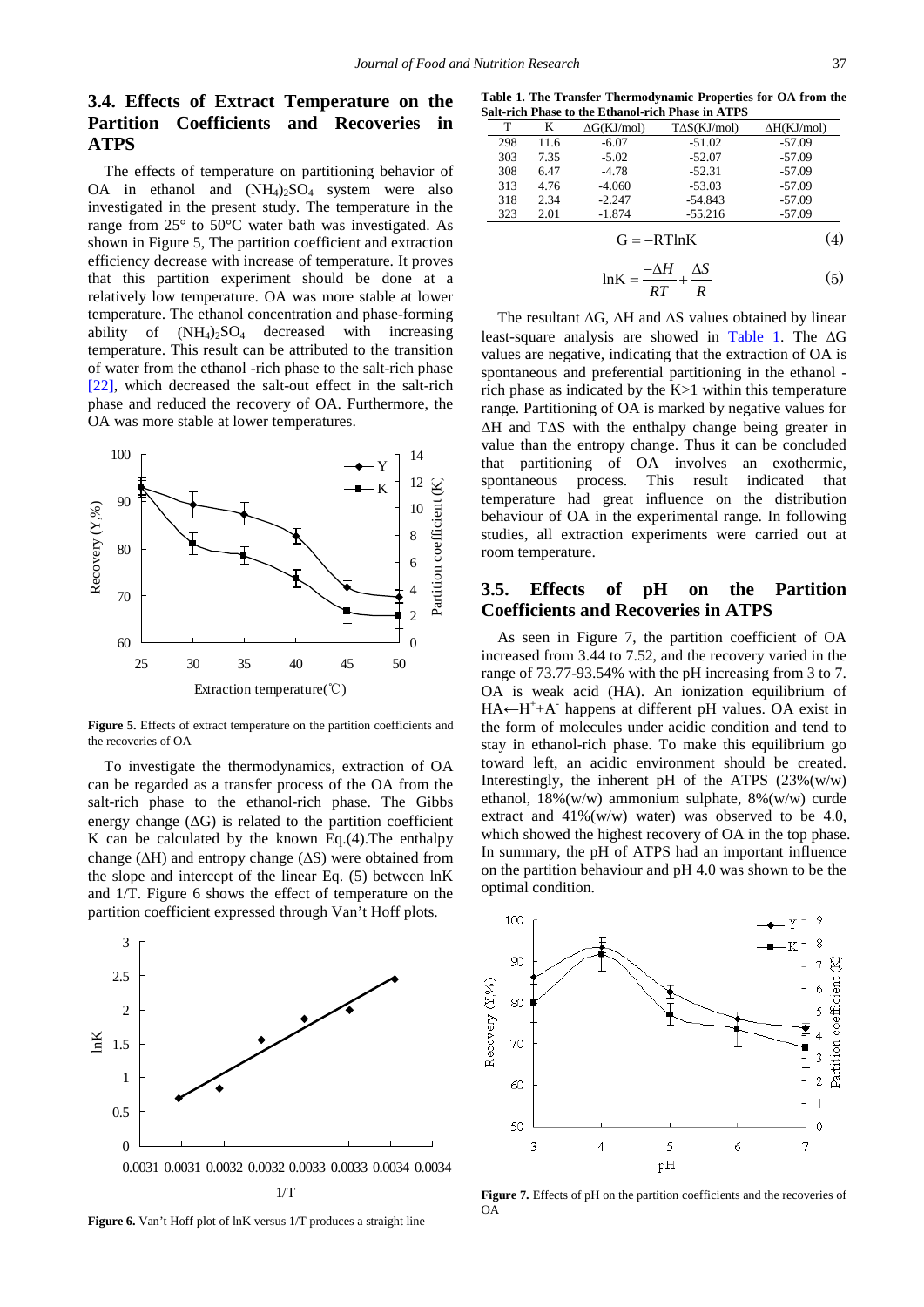#### **3.6. Antioxidant Activity of OA**

The OA obtained by the ATPE was evaluated for the ability to scavenge DPPH radicals in relative to  $V<sub>C</sub>$ . Figure 8 showed an increase in scavenging ability with increasing the concentration of the OA. It was also observed that a dose–response relationship was found in the free radicals scavenging ability. The DPPH scavenging rate reached 88.3% at a concentration of 0.08%(w/v) of ATPE extract, whereas the Vc scavenged 87.3% of DPPH radical at a concentration of  $0.1\%$ (w/v). The result indicated that the scavenging ability of the ATPE extract exhibited good antioxidant activity, which was higher than Vc.



**Figure 8.** Scavenging effect of ATPE extract on DPPH radicals compared with these of Vitamin C (standard control) and OA

## **4. Conclusion**

The extraction, antioxidant activity of OA from grape skins were reported in the present study. The optimal differential partitioning of OA was achieved by ATPE carried out at pH 4.0 and  $25^{\circ}$ C, using 23% (v/w) ethanol, 18% (w/w) ammonium sulphate, 8% (w/w)curde extract and 41% (w/w) water, where 93.54% of OA were partitioned to the top phase. Furthermore, the OA showed a relatively high antioxidant activity compared with that of Vitamin C (standard control). ATPS is more efficient and low-cost , and it will be widely used in isolation of other natural active compounds or bio-products.

### **Acknowledgement**

The authors would like to acknowledge the financial support by the Gansu provincial innovation foundation for technology based firms (No.1047GCCG001).

## **References**

- <span id="page-4-0"></span>[1] Torres, J.L.,Varela, B., García, M.T., Carilla, J., Matito,C., Centelles, J. J., and Bobet, R., "Valorization of grape (Vitis vinifera) byproducts. Antioxidant and biological properties of polyphenolic fractions differing in procyanidin composition and flavonol content," *Journal of Agricultural and Food Chemistry*, *50* (26). 7548-7555. Nov. 2002.
- <span id="page-4-1"></span>[2] Ky, I., Crozier, A., Cros, G., and Teissedre, P. L., "Polyphenols composition of wine and grape sub-products and potential effects on chronic diseases," *Nutrition and Aging*, *2* (2). 165-177. Jun. 2014.
- [3] Azuma, A., Yakushiji, H., Koshita, Y., and Kobayashi, S., "Flavonoid biosynthesis-related genes in grape skin are differentially regulated by temperature and light conditions," *Planta*, *236* (4).1067-1080. May. 2012.
- [4] Li, Z., Pan, Q., Cui, X., and Duan, C., "Optimization on anthocyanins extraction from wine grape skins using orthogonal test design," *Food Science and Biotechnology*, *19* (4).1047-1053. Aug. 2010.
- <span id="page-4-2"></span>[5] Pensec, F., Pączkowski, C., Grabarczyk, M., Woźniak, A., Bénard-Gellon, M., Bertsch, C., and Szakiel, A., "Changes in the Triterpenoid Content of Cuticular Waxes during Fruit Ripening of Eight Grape (Vitis vinifera) Cultivars Grown in the Upper Rhine Valley." *Journal of agricultural and food chemistry*, *62* (32). 7998-8007. Jul. 2014
- <span id="page-4-3"></span>[6] Wang, X., Ye, X. L., Liu, R., Chen, H. L., Bai, H., Liang, X., and Hai, C. X., "Antioxidant activities of oleanolic acid in vitro: possible role of Nrf2 and MAP kinases," *Chemico-biological interactions*, *184* (3). 328-337. Mar. 2010.
- <span id="page-4-4"></span>[7] Lee, W., Yang, E. J., Ku, S. K., Song, K. S., and Bae, J. S., "Antiinflammatory effects of oleanolic acid on LPS-induced inflammation in vitro and in vivo," *Inflammation*, *36* (1). 94-102. Aug. 2013.
- <span id="page-4-5"></span>[8] Ghosh, S., Bishayee, K., and Khuda-Bukhsh, A. R., "Oleanolic acid isolated from ethanolic extract of Phytolacca decandra induces apoptosis in A375 skin melanoma cells: drug-DNA interaction and signaling cascade," *Journal of integrative medicine*, *12* (2). 102-114. Mar. 2014.
- <span id="page-4-6"></span>[9] Mahapatra, A., Chauhan, N., Patel, D. R., Kalia, N. P., Rajput, V. S., and Khan, I. A., "Synthesis and Antitubercular Activity of Oleanolic Acid Analogs", *Pharmaceutical Chemistry Journal*, 48 (1). 39-43. May. 2014.
- <span id="page-4-7"></span>[10] Fu, Q., Zhang, L., Cheng, N., Jia, M., and Zhang, Y., "Extraction optimization of oleanolic and ursolic acids from pomegranate (*Punica granatum* L.) flowers," *Food and Bioproducts Processing*. 92 (3). 321-327. Jul. 2014.
- <span id="page-4-8"></span>[11] Yang, Y. C., Wei, M. C., Hong, S. J., Huang, T. C., and Lee, S. Z., "Development/optimization of a green procedure with ultrasoundassisted improved supercritical carbon dioxide to produce extracts enriched in oleanolic acid and ursolic acid from *Scutellaria barbata* D. Don," *Industrial Crops and Products*, *49*, 542-553. Aug. 2013.
- <span id="page-4-9"></span>[12] Pai, S. R., Upadhya, V., Hegde, H. V., Joshi, R. K., and Kholkute, S. D, "New Report of Triterpenoid Betulinic Acid along with Oleanolic Acid from Achyranthes aspera by Reversed-Phase-Ultra Flow Liquid Chromatographic Analysis and Confirmation Using High-Performance Thin-Layer Chromatographic and Fourier Transform-Infrared Spectroscopic Techniques," *JPC-Journal of Planar Chromatography-Modern TLC*, *27* (1), 38-41. Feb. 2014
- <span id="page-4-10"></span>[13] Ahmad, M. M., and Przybycien, T. M., "Towards optimal aqueous two - phase extraction system flowsheets for protein purification," *Journal of Chemical Technology and Biotechnology*, *88* (1), 62-71. Jan. 2013.
- [14] Wu, X., Liang, L., Zou, Y., Zhao, T., Zhao, J., Li, F., and Yang, L., "Aqueous two-phase extraction, identification and antioxidant activity of anthocyanins from mulberry (*Morus atropurpurea* Roxb.),"*Food Chemistry*, *129* (2), 443-453. Nov. 2011.
- [15] Yang, X., Zhang, S., Yu, W., Liu, Z., Lei, L., Li, N., and Yu, Y., Ionic liquid-anionic surfactant based aqueous two-phase extraction for determination of antibiotics in honey by high-performance liquid chromatography. *Talanta*, *124*, 1-6. Jun. 2014.
- <span id="page-4-11"></span>[16] Liu, X., Mu, T., Sun, H., Zhang, M., and Chen, J., "Optimisation of aqueous two-phase extraction of anthocyanins from purple sweet potatoes by response surface methodology," *Food chemistry*, *141* (3), 3034-3041. Dec. 2013.
- <span id="page-4-12"></span>[17] Chen, F., Sun, Y., Zhao, G., Liao, X., Hu, X., Wu, J., and Wang, "Optimization of ultrasound-assisted extraction of anthocyanins in red raspberries and identification of anthocyanins in extract using high-performance liquid chromatography–mass spectrometry," *Ultrasonics Sonochemistry*, *14* (6), 767-778. Sep. 2007.
- <span id="page-4-13"></span>[18] Wang, B. Z., and XIE H.X., "Determination of concentration of total saponins and oleanolic acid of Rubus sachalinensis at different collecting time," Chinese Journal of experiment medical formulae, 20 (12), 77-79. Jun. 2014.
- <span id="page-4-14"></span>[19] Liu, S. C., Lin, J. T., Wang, C. K., Chen, H. Y., and Yang, D. J., "Antioxidant properties of various solvent extracts from lychee (*Litchi chinenesis* Sonn.) flowers," Food Chemistry, 114 (2). 577- 581. May. 2009